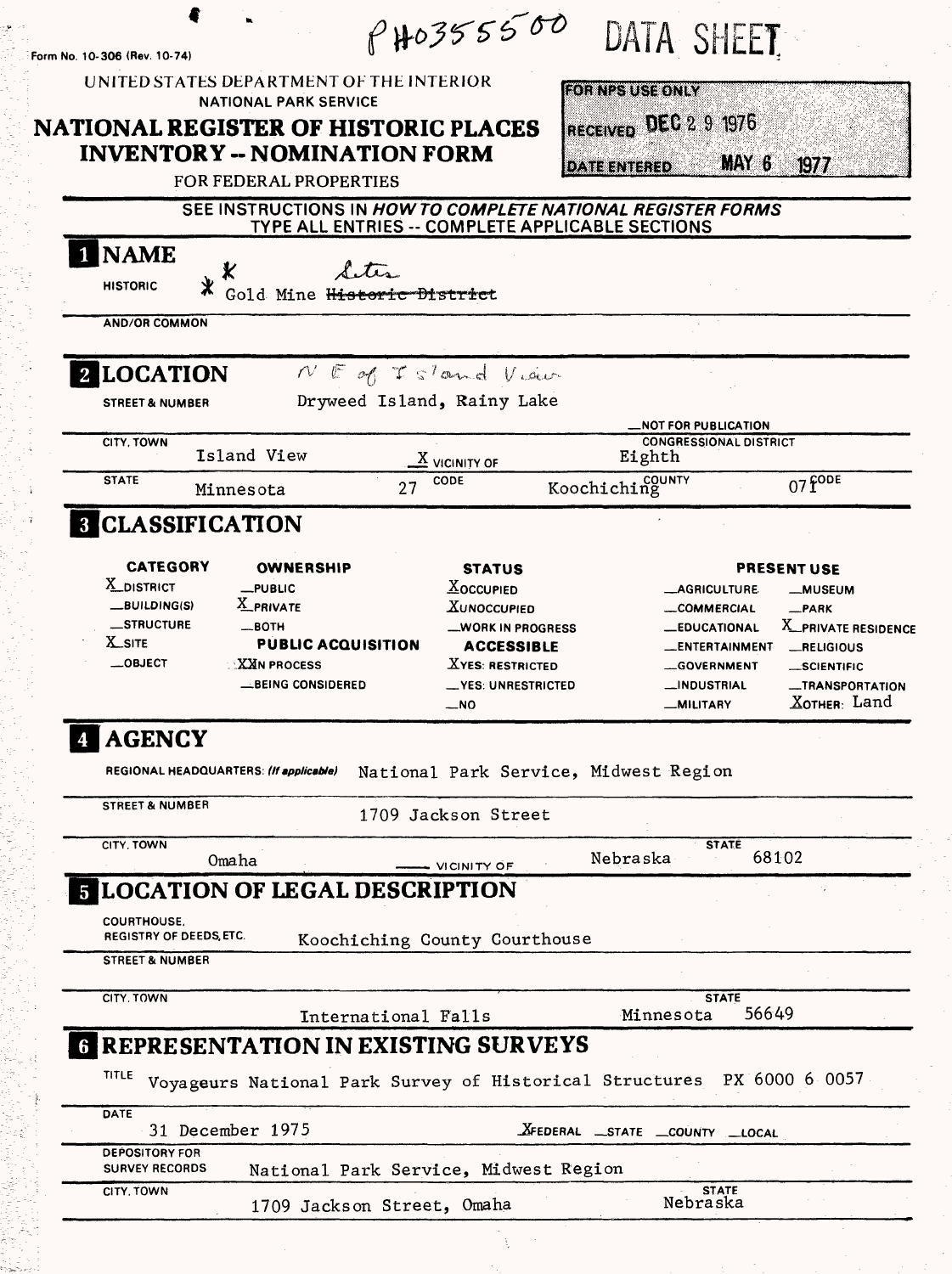# **7 DESCRIPTION**

|                    | <b>CONDITION</b>   | <b>CHECK ONE</b> | <b>CHECK ONE</b>      |  |
|--------------------|--------------------|------------------|-----------------------|--|
| <b>LEXCELLENT</b>  | _DETERIORATED      | $X$ UNALTERED    | <b>XORIGINAL SITE</b> |  |
| v<br>$\Delta$ GOOD | __RUINS            | _ALTERED         | __MOVED               |  |
| $X$ Fair           | <b>__UNEXPOSED</b> |                  |                       |  |

**DESCRIBE THE PRESENT AND ORIGINAL (IF KNOWN) PHYSICAL APPEARANCE**

The Gold Mine Historic District is an area of Rainy Lake, encompassing the Little American Mine National Register site, which was the scene of the 1894 gold rush in northern Minnesota. It now lies within the boundaries of Voyageurs National Park. The area of intensive mining operations was centered in sections  $23,25,26,27,33$ , and 34, T71N, R22W. This lake region is a rocky wilderness, dotted with many islands, and covered by mixed coniferous and deciduous forest. The mines were accessible only by boat. Inspite of the fact that numerous shafts and test pits were sunk, some of considerable depth, only one mine, the Little American, produced a profit. Many of the prospects were titled "mine" but were worked for only a short time and abandoned. Information about the original shafts was not recorded, except for general location, on any but the most promising strikes. Seven "mines", including the Little American, make up this district.

Gold mines of this district were set up on two types of gold bearing deposits. The most extensive types are the segregated veins of gold bearing quartz, the largest of which included the Little American mine and strikes to the east known as Big American, Gold Harbor or Holman, and Bushyhead mines. One other shaft, unnamed, was started still further east on a similar segregated vein. To the north of this area are two mines sunk in fahlband deposits: the Old Soldier and Lyle mines.

The Gold Mine Historic District is made up of seven distinct sites totalling approximately 20 acres. These locations in turn define the area of an event which occurred in an area of much larger acreage, approximately 1224 acres. The boundaries created by connecting the separate mine locations encompasses many post gold rush structures only seven of which are actually within the sphere of acreage designated to protect each location of significance. These seven are homes, out buildings, a dock and two summer residences. Five are on the island of the Lyle mine and two are on the peninsula location of the unnamed shaft. All other occurances of summer cabins, out buildings, and docking facilities are incidental intrustions that appear within the district boundary connecting the mine locations in time but not by geographic juxtaposition. A majority of these structures have been built since 1950. Any buildings related to the gold mining activities have either been moved out of the district or razed. The shafts described in this nomination are now the visible evidence of the gold mining in northern Minnesota.

The Little American mine (15 487630 5383040) is located on a four acre island of the same name in Rainy Lake approximately eleven miles east of International Falls, Minnesota. It is located in the NE $\chi$ , NW $\chi$ , section 33, T71N, R22W and was discovered late in 1893. In January of 1894 the first ore was taken from a vertical shaft that eventually reached 100 feet. The ore was shipped to a stamp mill set up at the boom town of Rainy Lake City about one mile east of the mine. Numerous other shafts and drifts were opened to extract the gold bearing ore. This expansion resulted in the construction of a bunkhouse, shafthbuse, headquarters building, out buildings, and loading facilities along the south side of the island to speed transport of gold bearing rock to the Rainy Lake City stamp mill. Eventually a ten stamp mill was erected on the site that had come from the defunct Lyle mine  $2\frac{1}{2}$  miles to the northeast. The Little American mine operated for about one year and was closed down. It operated sporadically during the next three years with a permanent closure at Christmas 1897. Two further attempts were made to work the mine in the 1920s and 1930s, but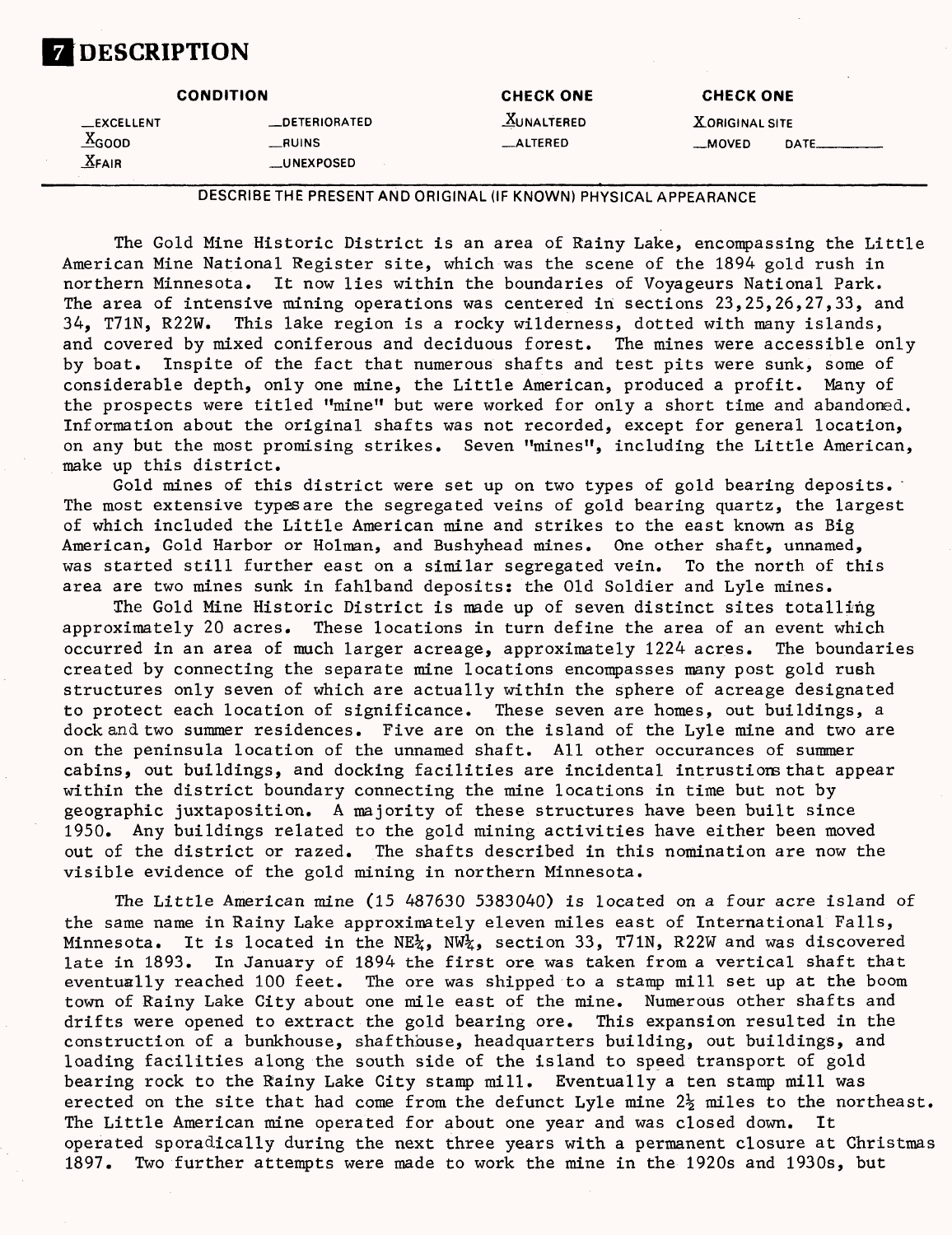## **01 SIGNIFICANCE**

| <b>PERIOD</b>       |                         | AREAS OF SIGNIFICANCE -- CHECK AND JUSTIFY BELOW |                               |                     |
|---------------------|-------------------------|--------------------------------------------------|-------------------------------|---------------------|
| <b>LPREHISTORIC</b> | -ARCHEOLOGY-PREHISTORIC | COMMUNITY PLANNING                               | <b>LANDSCAPE ARCHITECTURE</b> | $-$ RELIGION        |
| $-1400-1499$        | _ARCHEOLOGY-HISTORIC    | CONSERVATION                                     | $-LAW$                        | $\_SCIENCE$         |
| $-1500 - 1599$      | _AGRICULTURE            | __ECONOMICS                                      | <b>LITERATURE</b>             | _SCULPTURE          |
| $-1600-1699$        | _ARCHITECTURE           | LEDUCATION                                       | <b>MILITARY</b>               | SOCIAL/HUMANITARIAN |
| $-1700-1799$        | $-$ ART                 | <b>LENGINEERING</b>                              | __MUSIC                       | $-$ THEATER         |
| $X_{1800-1899}$     | COMMERCE                | <b>EXPLORATION/SETTLEMENT</b>                    | PHILOSOPHY                    | _TRANSPORTATION     |
| $-1900-$            | COMMUNICATIONS          | $\underline{X}$ INDUSTRY                         | _POLITICS/GOVERNMENT          | _OTHER (SPECIEV)    |
|                     |                         | <b>INVENTION</b>                                 |                               |                     |

#### SPECIFIC DATES 1894 **BUILDER/ARCHITECT**

**STATEMENT OF SIGNIFICANCE**

The Gold Mine Historic District is significant as a representation of an historic event contributing to the exploration and settlement of the Rainy Lake region in northern Minnesota. This area is now within the boundaries of Voyageurs National Park. Gold Prospecting and mining activities brought hundreds of people to the northern reaches of the state. Although most of the gold strikes were small and of little or no profit, three of the mines operated for more than two years. When the strikes were deserted, and when the boom town of Rainy Lake City disappeared, many of the inhabitants stayed in the north moving west to the town of Koochiching. Koochiching was later renamed International Falls and became the lumber capitol of northern Minnesota and part of Canada.

The gold rush to northemMinnesota was sparked by the discovery of gold in 1893 on Little American Island in Rainy Lake. Prospector George Davis did not have the capital to work his discovery and sold his claim to a group of Duluth businessmen who formed the Bevier Mining Company. Assays from the property ranged between \$37 and \$300 per ton and work began in January 1894. In that year Rainy Lake became an area of intense prospecting and testing activity and the rush was on. Most of the prospecting flurry was over in 1894 although mining activities continued until 1897. The short duration of gold mining in this region was due to inexperience, poor management, and a "get rich quick" attitude on the part of the investors. However short lived the industry was, the feverish activity and desire to penetrate this wilderness in search of wealth, contributed to the recognition that this boundary area held vast resources.

At the time of the first gold strike in 1893 the closest town with rail connections to the southern part of the state was Tower, 100 miles away. Transportation of machinery and lumber north from Tower was a slow one of water and portages by summer and slightly easier during the freezes of winter. In addition, all the strikes had to be reached by boat which added another expense. Rainy Lake City developed as a gold boom town on the Kabetogama peninsula in 1894. The town was the site of the first stamp mill for the local; mines and was the location of support people not directly involved in the mining process. Prior to the discovery of gold in the Rainy Lake area the vast lake and forest wilderness had been seen only by trappers, pine estimaters, explorers, and the local Indian people. Recognition of other riches such as lumber encouraged the people to remain in the north even after the gold mining industry closed down.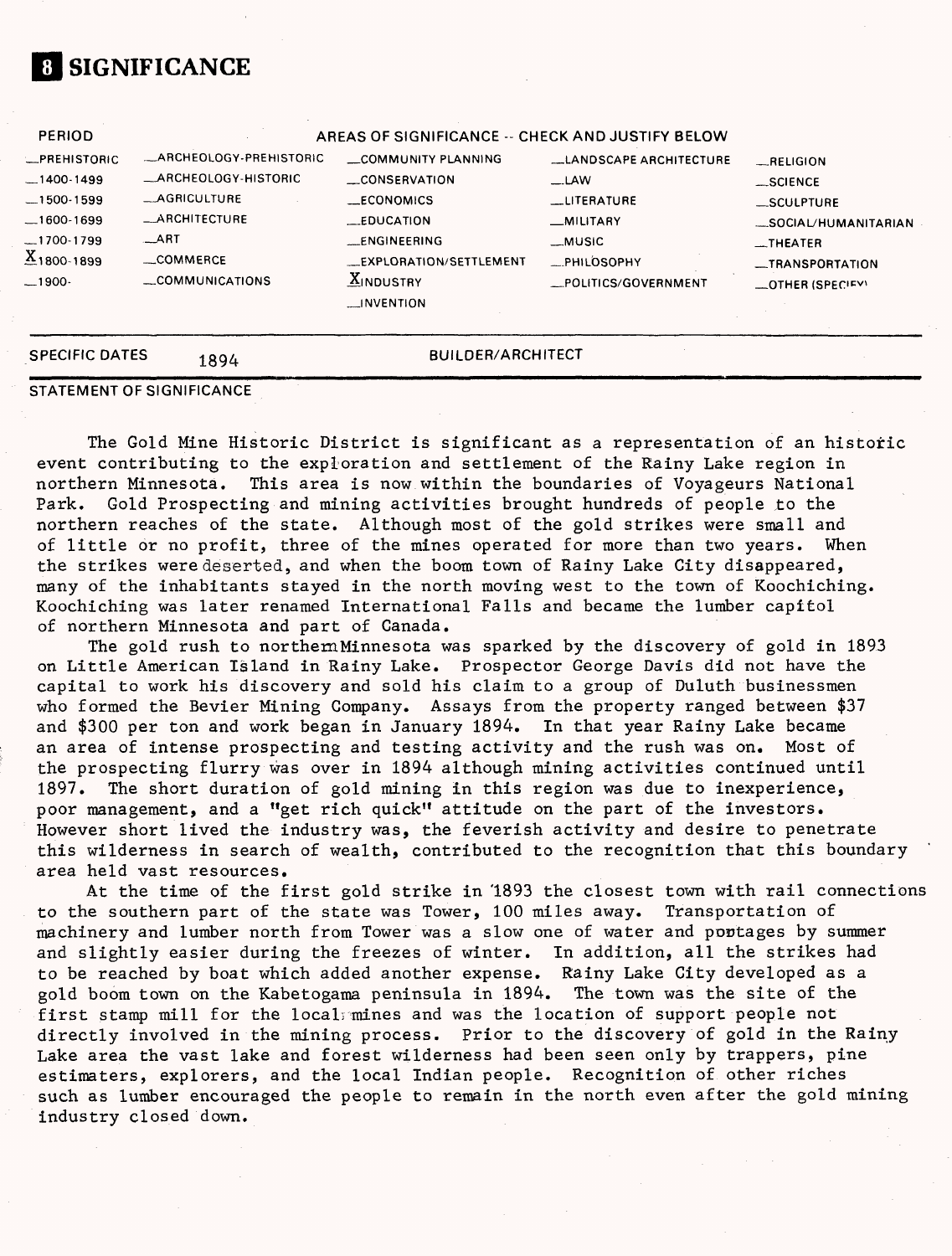# **MAJOR BIBLIOGRAPHICAL REFERENCES**

| Berg, John. "Judge Berg Writes Interesting Reminiscences of Rainy Lake City."       | The $\mathbb{R}^2$ |
|-------------------------------------------------------------------------------------|--------------------|
| Daily Journal, 23 April 1936, p. $17.$                                              |                    |
| George, Douglas. "National Register of Historic Places Inventory Nomination: Little |                    |
| American Mine." St. Paul, Minnesota: 1974 (Unpublished) Located at the              |                    |
| Minnesota Historical Society, State Historic Preservation Office, Ft. Snelling,     |                    |

Minnesota.

# **MIGEOGRAPHICAL DATA**

| ACREAGE OF NOMINATED PROPERTY 20 acres within 1224 acres<br>UTM REFERENCES<br>E $1, 5$ $1, 4$ 9 0 7 2 0 5 3 8 4 8 4 0<br>B[1 5] [4] 9, 3] 4, 9, 0] [5, 3 8, 3 0, 0, 0]<br>ZONE EASTING NORTHING<br>$A\begin{bmatrix} 1 & 5 \end{bmatrix}$ $\begin{bmatrix} 4 & 9 & 1 \end{bmatrix}$ $\begin{bmatrix} 4 & 7 & 0 \end{bmatrix}$ $\begin{bmatrix} 5 & 3 & 18 & 5 \end{bmatrix}$ 0, 4, 0<br>EASTING<br><b>NORTHING</b><br>ZONE<br>$D$ [1,5] [4[8,7[4,7,0] [5,3[8,3][1,8,0]<br>$48,7460$ 5382860<br>C 1, 5 <br><b>VERBAL BOUNDARY DESCRIPTION</b><br>Beginning at a point approximately 650 feet east-southeast<br>of the southeast shore of an island south of Dryweed Island in SE <sup>1</sup> <sub>2</sub> , SE <sup>1</sup> <sub>2</sub> , sec. 25, T71N <sub>2</sub><br>$R22W$ (15 493490 5383000) proceed approximately 20,060 feet along a line to a point 93.<br>west (15 487460 5382860), thence to a point 1000 feet due north (15 487470 5383180),<br>thence approximately 12,200 feet along a line to a point $61^{\circ}$ northeast (15 490720 5384840)<br>thence approximately 2600 feet along a line to a point 101' east-northeast<br>(15 491470 5385040), thence approximately 9650 feet along a line 242' southeast to point of<br><del>Je</del> rimatan<br>LIST ALL STATES AND COUNTIES FOR PROPERTIES OVERLAPPING STATE OR COUNTY BOUNDARIES<br><b>STATE</b><br>CODE<br><b>COUNTY</b><br>CODE<br>CODE<br>CODE<br><b>COUNTY</b><br>STATE :<br><b>IT FORM PREPARED BY</b><br>Liza Nagle, Survey Inventory Coordinator<br>NAME / TITLE<br>John J. Hackett, Survey Coordinator<br>DATE-<br>ORGANIZATION<br>September 13, 1976<br>Minnesota Historical Society<br><b>TELEPHONE</b><br>STREET & NUMBER<br>612-726-1171<br>Building 25, Fort Snelling<br><b>STATE</b><br><b>CITY OR TOWN</b><br>55111<br>MN<br>St. Paul, Minnesota<br><b>IZ CERTIFICATION OF NOMINATION</b><br>STATE HISTORIC PRESERVATION OFFICER RECOMMENDATION<br>YES.Z<br>NO.<br>NONE<br>STATE HISTORIC PRESERVATION OFFICER SIGNATIONE<br>In compliance with Executive Order 11593, I hereby nominate this property to the National Register, certifying that the State<br>Historic Preservation Officer has Deen allowed 90 days in watch to present the nomination to the State Review Board and to<br>evaluate its signicand The gvaluated lever on significance is National X State<br><sub>-</sub> Local.<br>FEDERAL REPAESE<br>DEC 15 1976<br><b>DATE</b><br>TITLE<br>Assistant Secretary<br>Deputy<br><b>FOR NPS USE ONLY</b><br>THEREBY CERTIFY THAT THIS PROPERTY IS INCUUDED IN THE NATIONAL REGISTER.<br>DATE<br>leng Chu<br><b>ISTORIC PRESSAVATION</b><br>ARCHEOLOC<br>DATE |               |  |  |  |  |
|------------------------------------------------------------------------------------------------------------------------------------------------------------------------------------------------------------------------------------------------------------------------------------------------------------------------------------------------------------------------------------------------------------------------------------------------------------------------------------------------------------------------------------------------------------------------------------------------------------------------------------------------------------------------------------------------------------------------------------------------------------------------------------------------------------------------------------------------------------------------------------------------------------------------------------------------------------------------------------------------------------------------------------------------------------------------------------------------------------------------------------------------------------------------------------------------------------------------------------------------------------------------------------------------------------------------------------------------------------------------------------------------------------------------------------------------------------------------------------------------------------------------------------------------------------------------------------------------------------------------------------------------------------------------------------------------------------------------------------------------------------------------------------------------------------------------------------------------------------------------------------------------------------------------------------------------------------------------------------------------------------------------------------------------------------------------------------------------------------------------------------------------------------------------------------------------------------------------------------------------------------------------------------------------------------------------------------------------------------------------------------------------------------------------------------------------------------------------------------------------------------------------------------------------------------------------------------------------------------------------------------------------------------------------|---------------|--|--|--|--|
|                                                                                                                                                                                                                                                                                                                                                                                                                                                                                                                                                                                                                                                                                                                                                                                                                                                                                                                                                                                                                                                                                                                                                                                                                                                                                                                                                                                                                                                                                                                                                                                                                                                                                                                                                                                                                                                                                                                                                                                                                                                                                                                                                                                                                                                                                                                                                                                                                                                                                                                                                                                                                                                                        |               |  |  |  |  |
|                                                                                                                                                                                                                                                                                                                                                                                                                                                                                                                                                                                                                                                                                                                                                                                                                                                                                                                                                                                                                                                                                                                                                                                                                                                                                                                                                                                                                                                                                                                                                                                                                                                                                                                                                                                                                                                                                                                                                                                                                                                                                                                                                                                                                                                                                                                                                                                                                                                                                                                                                                                                                                                                        |               |  |  |  |  |
|                                                                                                                                                                                                                                                                                                                                                                                                                                                                                                                                                                                                                                                                                                                                                                                                                                                                                                                                                                                                                                                                                                                                                                                                                                                                                                                                                                                                                                                                                                                                                                                                                                                                                                                                                                                                                                                                                                                                                                                                                                                                                                                                                                                                                                                                                                                                                                                                                                                                                                                                                                                                                                                                        |               |  |  |  |  |
|                                                                                                                                                                                                                                                                                                                                                                                                                                                                                                                                                                                                                                                                                                                                                                                                                                                                                                                                                                                                                                                                                                                                                                                                                                                                                                                                                                                                                                                                                                                                                                                                                                                                                                                                                                                                                                                                                                                                                                                                                                                                                                                                                                                                                                                                                                                                                                                                                                                                                                                                                                                                                                                                        |               |  |  |  |  |
|                                                                                                                                                                                                                                                                                                                                                                                                                                                                                                                                                                                                                                                                                                                                                                                                                                                                                                                                                                                                                                                                                                                                                                                                                                                                                                                                                                                                                                                                                                                                                                                                                                                                                                                                                                                                                                                                                                                                                                                                                                                                                                                                                                                                                                                                                                                                                                                                                                                                                                                                                                                                                                                                        |               |  |  |  |  |
|                                                                                                                                                                                                                                                                                                                                                                                                                                                                                                                                                                                                                                                                                                                                                                                                                                                                                                                                                                                                                                                                                                                                                                                                                                                                                                                                                                                                                                                                                                                                                                                                                                                                                                                                                                                                                                                                                                                                                                                                                                                                                                                                                                                                                                                                                                                                                                                                                                                                                                                                                                                                                                                                        |               |  |  |  |  |
|                                                                                                                                                                                                                                                                                                                                                                                                                                                                                                                                                                                                                                                                                                                                                                                                                                                                                                                                                                                                                                                                                                                                                                                                                                                                                                                                                                                                                                                                                                                                                                                                                                                                                                                                                                                                                                                                                                                                                                                                                                                                                                                                                                                                                                                                                                                                                                                                                                                                                                                                                                                                                                                                        |               |  |  |  |  |
|                                                                                                                                                                                                                                                                                                                                                                                                                                                                                                                                                                                                                                                                                                                                                                                                                                                                                                                                                                                                                                                                                                                                                                                                                                                                                                                                                                                                                                                                                                                                                                                                                                                                                                                                                                                                                                                                                                                                                                                                                                                                                                                                                                                                                                                                                                                                                                                                                                                                                                                                                                                                                                                                        |               |  |  |  |  |
|                                                                                                                                                                                                                                                                                                                                                                                                                                                                                                                                                                                                                                                                                                                                                                                                                                                                                                                                                                                                                                                                                                                                                                                                                                                                                                                                                                                                                                                                                                                                                                                                                                                                                                                                                                                                                                                                                                                                                                                                                                                                                                                                                                                                                                                                                                                                                                                                                                                                                                                                                                                                                                                                        |               |  |  |  |  |
|                                                                                                                                                                                                                                                                                                                                                                                                                                                                                                                                                                                                                                                                                                                                                                                                                                                                                                                                                                                                                                                                                                                                                                                                                                                                                                                                                                                                                                                                                                                                                                                                                                                                                                                                                                                                                                                                                                                                                                                                                                                                                                                                                                                                                                                                                                                                                                                                                                                                                                                                                                                                                                                                        |               |  |  |  |  |
|                                                                                                                                                                                                                                                                                                                                                                                                                                                                                                                                                                                                                                                                                                                                                                                                                                                                                                                                                                                                                                                                                                                                                                                                                                                                                                                                                                                                                                                                                                                                                                                                                                                                                                                                                                                                                                                                                                                                                                                                                                                                                                                                                                                                                                                                                                                                                                                                                                                                                                                                                                                                                                                                        |               |  |  |  |  |
|                                                                                                                                                                                                                                                                                                                                                                                                                                                                                                                                                                                                                                                                                                                                                                                                                                                                                                                                                                                                                                                                                                                                                                                                                                                                                                                                                                                                                                                                                                                                                                                                                                                                                                                                                                                                                                                                                                                                                                                                                                                                                                                                                                                                                                                                                                                                                                                                                                                                                                                                                                                                                                                                        |               |  |  |  |  |
|                                                                                                                                                                                                                                                                                                                                                                                                                                                                                                                                                                                                                                                                                                                                                                                                                                                                                                                                                                                                                                                                                                                                                                                                                                                                                                                                                                                                                                                                                                                                                                                                                                                                                                                                                                                                                                                                                                                                                                                                                                                                                                                                                                                                                                                                                                                                                                                                                                                                                                                                                                                                                                                                        |               |  |  |  |  |
|                                                                                                                                                                                                                                                                                                                                                                                                                                                                                                                                                                                                                                                                                                                                                                                                                                                                                                                                                                                                                                                                                                                                                                                                                                                                                                                                                                                                                                                                                                                                                                                                                                                                                                                                                                                                                                                                                                                                                                                                                                                                                                                                                                                                                                                                                                                                                                                                                                                                                                                                                                                                                                                                        |               |  |  |  |  |
|                                                                                                                                                                                                                                                                                                                                                                                                                                                                                                                                                                                                                                                                                                                                                                                                                                                                                                                                                                                                                                                                                                                                                                                                                                                                                                                                                                                                                                                                                                                                                                                                                                                                                                                                                                                                                                                                                                                                                                                                                                                                                                                                                                                                                                                                                                                                                                                                                                                                                                                                                                                                                                                                        |               |  |  |  |  |
|                                                                                                                                                                                                                                                                                                                                                                                                                                                                                                                                                                                                                                                                                                                                                                                                                                                                                                                                                                                                                                                                                                                                                                                                                                                                                                                                                                                                                                                                                                                                                                                                                                                                                                                                                                                                                                                                                                                                                                                                                                                                                                                                                                                                                                                                                                                                                                                                                                                                                                                                                                                                                                                                        |               |  |  |  |  |
|                                                                                                                                                                                                                                                                                                                                                                                                                                                                                                                                                                                                                                                                                                                                                                                                                                                                                                                                                                                                                                                                                                                                                                                                                                                                                                                                                                                                                                                                                                                                                                                                                                                                                                                                                                                                                                                                                                                                                                                                                                                                                                                                                                                                                                                                                                                                                                                                                                                                                                                                                                                                                                                                        |               |  |  |  |  |
|                                                                                                                                                                                                                                                                                                                                                                                                                                                                                                                                                                                                                                                                                                                                                                                                                                                                                                                                                                                                                                                                                                                                                                                                                                                                                                                                                                                                                                                                                                                                                                                                                                                                                                                                                                                                                                                                                                                                                                                                                                                                                                                                                                                                                                                                                                                                                                                                                                                                                                                                                                                                                                                                        |               |  |  |  |  |
|                                                                                                                                                                                                                                                                                                                                                                                                                                                                                                                                                                                                                                                                                                                                                                                                                                                                                                                                                                                                                                                                                                                                                                                                                                                                                                                                                                                                                                                                                                                                                                                                                                                                                                                                                                                                                                                                                                                                                                                                                                                                                                                                                                                                                                                                                                                                                                                                                                                                                                                                                                                                                                                                        |               |  |  |  |  |
|                                                                                                                                                                                                                                                                                                                                                                                                                                                                                                                                                                                                                                                                                                                                                                                                                                                                                                                                                                                                                                                                                                                                                                                                                                                                                                                                                                                                                                                                                                                                                                                                                                                                                                                                                                                                                                                                                                                                                                                                                                                                                                                                                                                                                                                                                                                                                                                                                                                                                                                                                                                                                                                                        |               |  |  |  |  |
|                                                                                                                                                                                                                                                                                                                                                                                                                                                                                                                                                                                                                                                                                                                                                                                                                                                                                                                                                                                                                                                                                                                                                                                                                                                                                                                                                                                                                                                                                                                                                                                                                                                                                                                                                                                                                                                                                                                                                                                                                                                                                                                                                                                                                                                                                                                                                                                                                                                                                                                                                                                                                                                                        |               |  |  |  |  |
|                                                                                                                                                                                                                                                                                                                                                                                                                                                                                                                                                                                                                                                                                                                                                                                                                                                                                                                                                                                                                                                                                                                                                                                                                                                                                                                                                                                                                                                                                                                                                                                                                                                                                                                                                                                                                                                                                                                                                                                                                                                                                                                                                                                                                                                                                                                                                                                                                                                                                                                                                                                                                                                                        |               |  |  |  |  |
|                                                                                                                                                                                                                                                                                                                                                                                                                                                                                                                                                                                                                                                                                                                                                                                                                                                                                                                                                                                                                                                                                                                                                                                                                                                                                                                                                                                                                                                                                                                                                                                                                                                                                                                                                                                                                                                                                                                                                                                                                                                                                                                                                                                                                                                                                                                                                                                                                                                                                                                                                                                                                                                                        |               |  |  |  |  |
|                                                                                                                                                                                                                                                                                                                                                                                                                                                                                                                                                                                                                                                                                                                                                                                                                                                                                                                                                                                                                                                                                                                                                                                                                                                                                                                                                                                                                                                                                                                                                                                                                                                                                                                                                                                                                                                                                                                                                                                                                                                                                                                                                                                                                                                                                                                                                                                                                                                                                                                                                                                                                                                                        |               |  |  |  |  |
|                                                                                                                                                                                                                                                                                                                                                                                                                                                                                                                                                                                                                                                                                                                                                                                                                                                                                                                                                                                                                                                                                                                                                                                                                                                                                                                                                                                                                                                                                                                                                                                                                                                                                                                                                                                                                                                                                                                                                                                                                                                                                                                                                                                                                                                                                                                                                                                                                                                                                                                                                                                                                                                                        |               |  |  |  |  |
|                                                                                                                                                                                                                                                                                                                                                                                                                                                                                                                                                                                                                                                                                                                                                                                                                                                                                                                                                                                                                                                                                                                                                                                                                                                                                                                                                                                                                                                                                                                                                                                                                                                                                                                                                                                                                                                                                                                                                                                                                                                                                                                                                                                                                                                                                                                                                                                                                                                                                                                                                                                                                                                                        |               |  |  |  |  |
|                                                                                                                                                                                                                                                                                                                                                                                                                                                                                                                                                                                                                                                                                                                                                                                                                                                                                                                                                                                                                                                                                                                                                                                                                                                                                                                                                                                                                                                                                                                                                                                                                                                                                                                                                                                                                                                                                                                                                                                                                                                                                                                                                                                                                                                                                                                                                                                                                                                                                                                                                                                                                                                                        |               |  |  |  |  |
|                                                                                                                                                                                                                                                                                                                                                                                                                                                                                                                                                                                                                                                                                                                                                                                                                                                                                                                                                                                                                                                                                                                                                                                                                                                                                                                                                                                                                                                                                                                                                                                                                                                                                                                                                                                                                                                                                                                                                                                                                                                                                                                                                                                                                                                                                                                                                                                                                                                                                                                                                                                                                                                                        |               |  |  |  |  |
|                                                                                                                                                                                                                                                                                                                                                                                                                                                                                                                                                                                                                                                                                                                                                                                                                                                                                                                                                                                                                                                                                                                                                                                                                                                                                                                                                                                                                                                                                                                                                                                                                                                                                                                                                                                                                                                                                                                                                                                                                                                                                                                                                                                                                                                                                                                                                                                                                                                                                                                                                                                                                                                                        |               |  |  |  |  |
|                                                                                                                                                                                                                                                                                                                                                                                                                                                                                                                                                                                                                                                                                                                                                                                                                                                                                                                                                                                                                                                                                                                                                                                                                                                                                                                                                                                                                                                                                                                                                                                                                                                                                                                                                                                                                                                                                                                                                                                                                                                                                                                                                                                                                                                                                                                                                                                                                                                                                                                                                                                                                                                                        | <b>ATTEST</b> |  |  |  |  |
|                                                                                                                                                                                                                                                                                                                                                                                                                                                                                                                                                                                                                                                                                                                                                                                                                                                                                                                                                                                                                                                                                                                                                                                                                                                                                                                                                                                                                                                                                                                                                                                                                                                                                                                                                                                                                                                                                                                                                                                                                                                                                                                                                                                                                                                                                                                                                                                                                                                                                                                                                                                                                                                                        |               |  |  |  |  |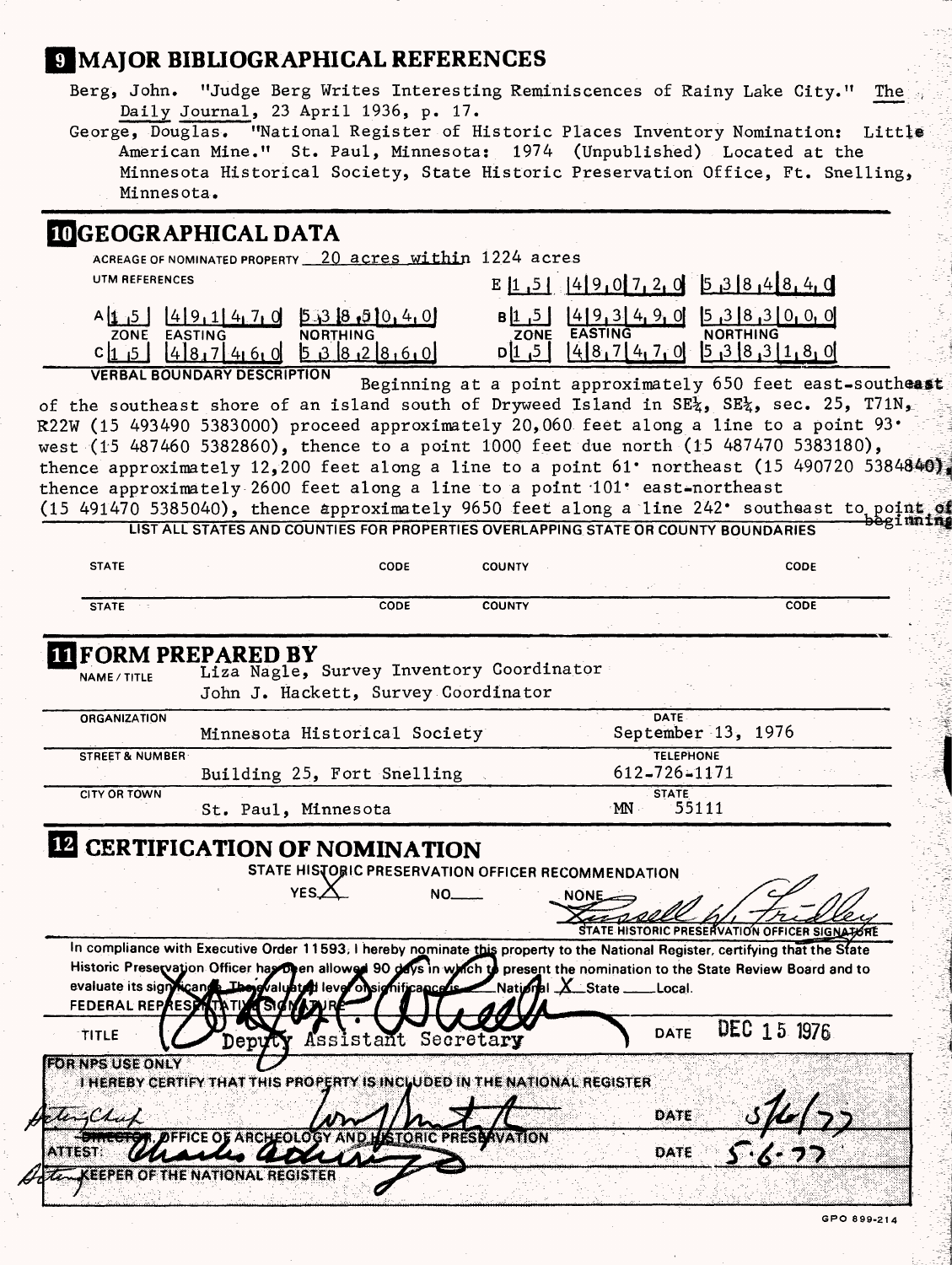**FOR NPS USE ONLY** RECEIVED DEC 2 9 1976 MAY 6 **DATE ENTERED** 1977

**CONTINUATION SHEET ITEM NUMBER** 3 PAGE 1

The land within Voyageurs National Park is going to be purchased by the National Park Service, United States Department of the Interior. To date the properties specified in this nomination are still owned privately. Little American mine (15 487630 5383040) On Little American Island in the NE%, NW%, sec. 33, T71N, R22W. **r** Nancy Scholz 1204 Dellis Road Wheaton, Illinois 60187 Big American mine (15 489040 5383360) On Big American Island in the SW<sub>4</sub>, SW<sub>4</sub>, sec. 27, T71N, R22W. Ms. Eveline Douglas Mt. Clemens, Michigan 48043 Gold Harbor or Holman mine (15 489700 5383010) On the Kabetogama peninsula in the NW%, NE%, sec. 34, T71N, R22W. Mr. Ancy L. Morse 1735 Hiawatha Court NE Rochester, Minnesota 55901 Bushyhead mine (15 491300 5383500) On Bushyhead Island in the NW<sub>4</sub>, SE<sub>4</sub>, sec. 26, T71N, R22W. Mr. Richard Fox Route 8, Box 461 International Falls, Minnesota 56649 Unnamed shaft (15 493060 5383310) On the northern point of an unnamed island in the  $SE_{4}^{1}$ ,  $SE_{4}^{1}$ , sec. 25, T71N, R22W. Mr. John W. Gruner 986 15<sup>th</sup> Avenue SE, Apt. 1 Minneapolis, Minnesota 55414 Old Soldier mine (15 490740 5384810) On an unnamed island in the SE<sup>1</sup><sub>4</sub>, SW<sup>1</sup><sub>2</sub>, sec. 23, T71N, R22W, Government Lot 2, Mandan Subdiv. Lot 10, Mr. Stuart Gameron III 2409 24<sup>th</sup> Street Road Greeley, Colorado 80631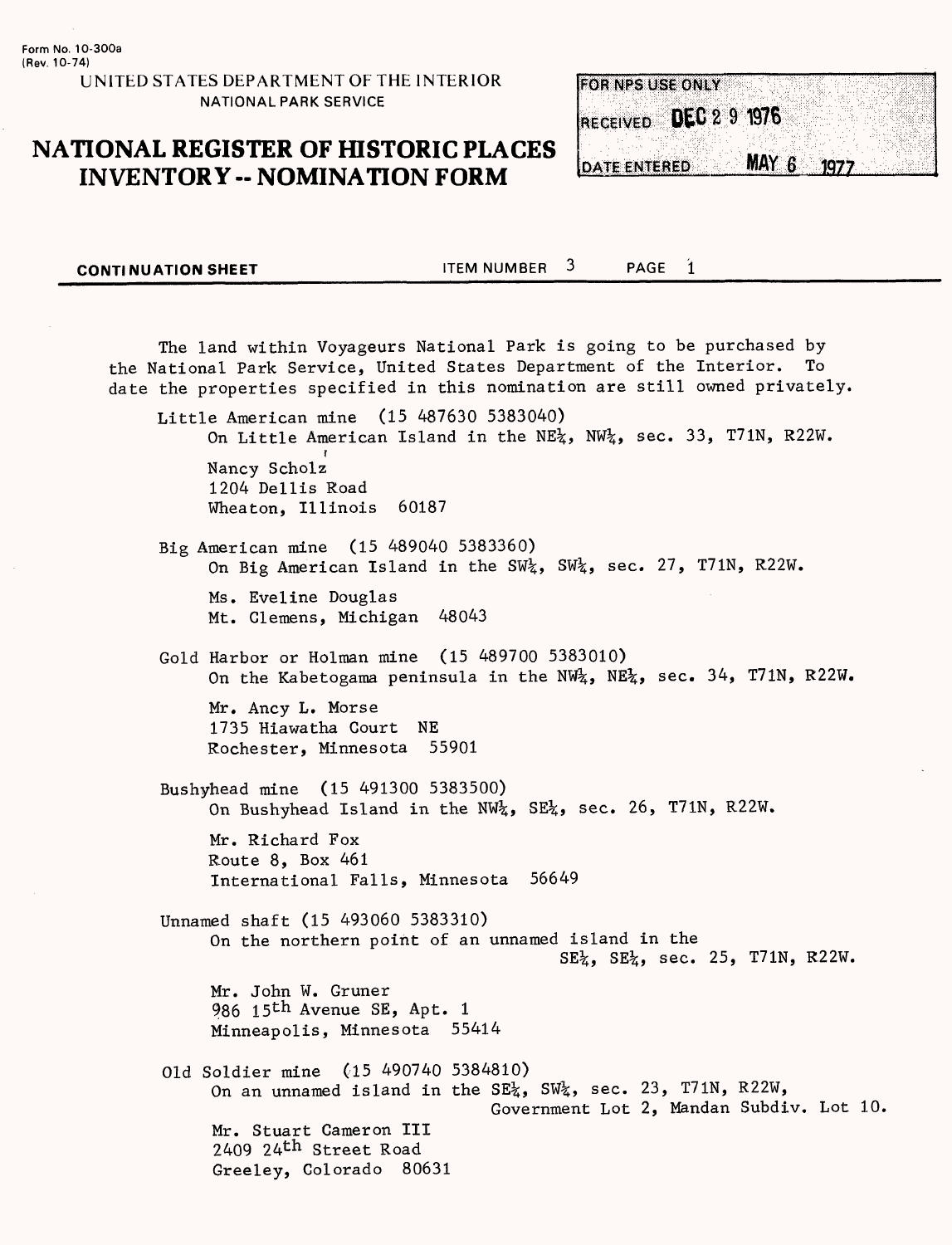

 $\mathbf{3}$ PAGE<sub>2</sub> **CONTINUATION SHEET ITEM NUMBER** 

> Lyle mine (15 491400 5384930) On an unnamed island in the SW<sup>1</sup><sub>2</sub>, SE<sup>1</sup><sub>2</sub>, sec. 23, T71N, R22W. Mr. Norbert Goulet Box 191 Ranier, Minnesota 56668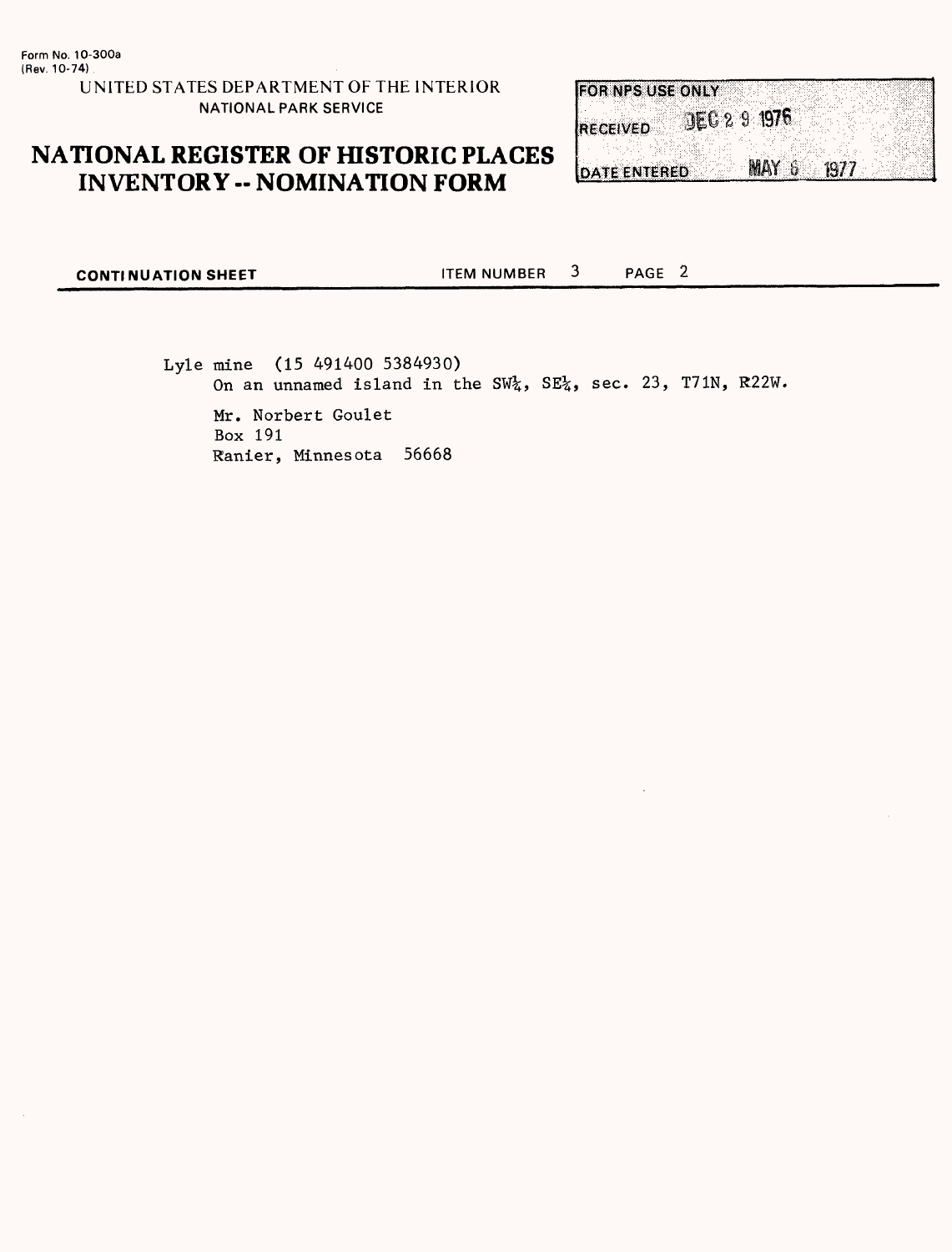|                     | <b>FOR NPS USE ONLY</b> |              |  |
|---------------------|-------------------------|--------------|--|
|                     |                         | DEC 2 9 1976 |  |
| <b>IRECEIVED</b>    |                         |              |  |
|                     |                         |              |  |
| <b>DATE ENTERED</b> |                         | 編集室          |  |

**CONTINUATION SHEET ITEM NUMBER** 7 PAGE 3

without success. Total profit from the mine was approximately \$5,000 with the gold being extracted from a composit quartz vein in the sheared chloritic and biotitic schist of the island.

The Little American mine location is presently overgrown with brush, jack pine, and poplar and appears to be used most commonly by occassional campers and picnickers. The site is accessible by boat with the best landing area on the south shore at a spoil dump remaining from the mining operations. Remains of the mine consist of several shafts and scattered fragments of mine machinery. Two major<br>cuseveriers are visibles a vertical cribbed shaft and a horizontal adit. The adit excavations are visible: a vertical, cribbed shaft and a horizontal adit. is partially filled with water which prevented the recording of measurements during the field visit. The vertical shaft, which measures 7 by 11 feet, is filled with debris to about 15 feet from its tip. Other excavations are visible but appear to be open pits and not of any great depth. All appear to be in fair condition. A reconnaissance of the island failed to discover any building remains.

The Big American mine (15 489040 5383360) is a shaft located at the top of a rise on the southwest end of Big American Island in the SW<sub>4</sub>, SW<sub>4</sub>, section 27, T71N, R22W. In 1894 the state geologist N. H. Winchell reported of the shaft that it was "a pit five feet square and five feet deep...dug in the usual siliceous sericitic schist of the island. In the pit are three quartz lenses, none of them more than a foot in width." (pp. 79-80) The mining operations were not further described until 1897 when the shaft was reported to have reached 45 feet. Presently the shaft appears<br>as a water filled hole approximately 10 by 12 feet. The water fills it at as a water filled hole approximately 10 by 12 feet. approximately the 18 foot level so that total shaft depth could not be measured. The mine is in good condition. A slope created by the mining debris is visible at the southwest edge of the shaft. The area is overgrown with mosses, coniferous and deciduous vegetation.

Gold Harbor or Holman mine (15 489700 5383010) was actually only a test pit opened in 1894 on a quartz-pyrite vein on the Kabetogama peninsula southeast of the Big American mine. Conflicting reports allude to two mines located very close to each other, or one mine called by two names. A field visit to the area located only one strike in the NW<sub>4</sub>, NE<sub>4</sub>, section 34, T71N, R22W. No specific description could be found of its original appearance. Today it appears as a shallow pit measuring approximately 4 by 4 by 3 feet. A slight ridge around the mouth is formed by the testing debris. It is now filled in partially with rotting leaves and rubbish. The pit is in good condition and the location is undeveloped.

The Bushyhead mine (15 491300 5383500) on Bushyhead Island was a horizontal adit driven into a quartz-pyrite vein just above water level along the south side of the<br>interest and probable is located in the NW's SE's section 26, T71N, R22W. This island. Bushyhead Island is located in the NW<sub>4</sub>, SE<sub>4</sub>, section 26, T71N, R22W. was one of two mines, other than the Little American, that operated for more than one year. Although this mine operated for over two years there are no descriptions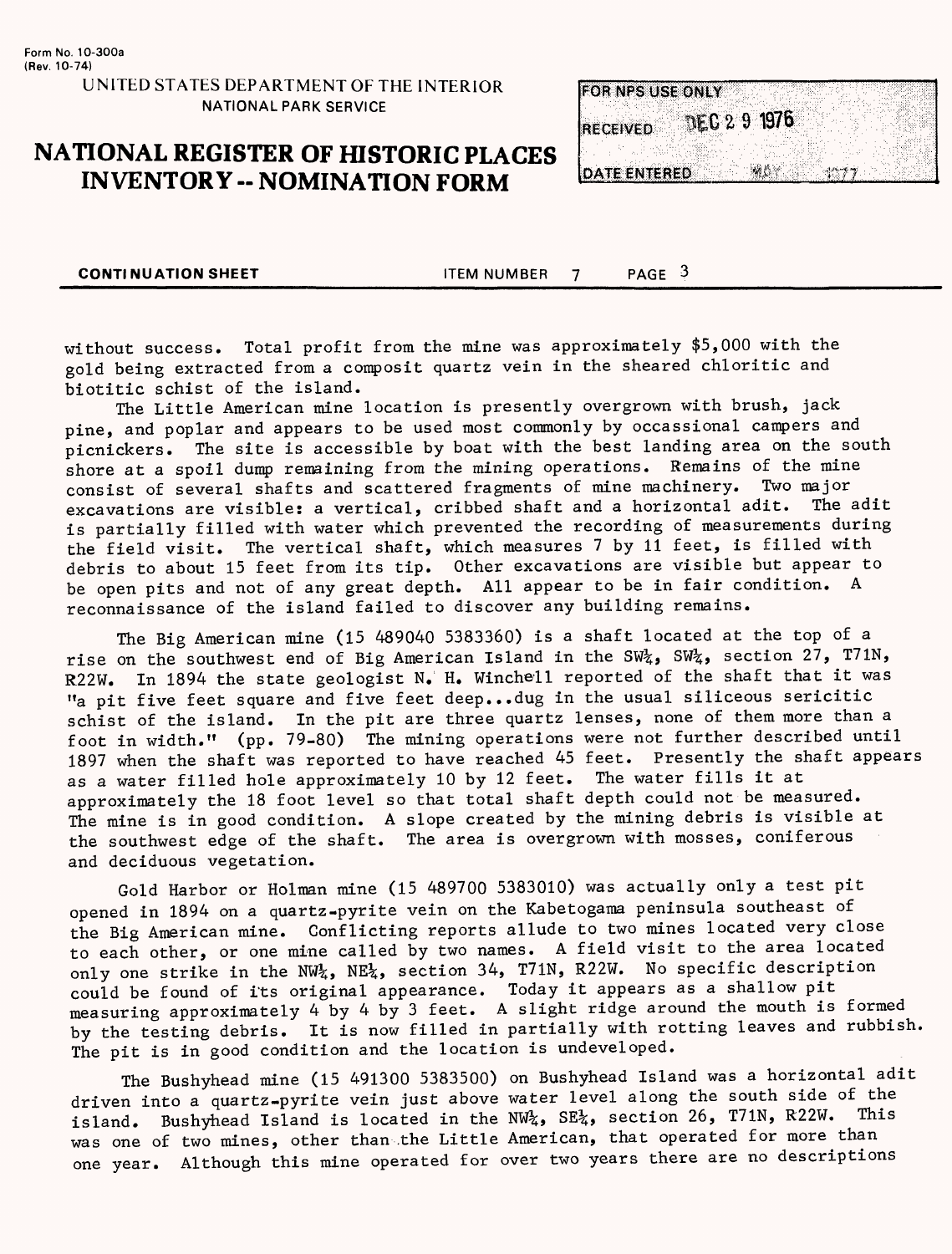

**CONTINUATION SHEET** ITEM NUMBER 7 PAGE 4

of the extent of the strike. Presently the mine appears as an opening approximately 6 by 4 feet and is of undetermined length and good condition.

An additional unnamed shaft (15 493060 5383310), possibly the "Line Island mine", was sunk on an island east-southeast of Bushyhead Island. It is located in the SE%, SE%, section 25, T71N, R22W. This island is composed of mixed chloritic and biotitic schist. Specific historical documentation is not available as to the nature of this strike. Today it has been filled in and covered by a small out building belonging to the summer residence of a retired University of Minnesota geology professor.

Two additional mines are located to the north of Dryweed Island in Rainy Lake. Old Soldier mine (15 490740 5384810) is located on a small point of land on the north side of Dryweed Island in the SE<sup>1</sup><sub>2</sub>, SE<sup>1</sup><sub>2</sub>, section 23, T71N, R22W. The point is composed of mica schist laced with small veins of quartz with considerable amounts of pyrite. Old Soldier mine has been capped for safety by a concrete slab approximately 12 by 15 feet. Remains of the mining debris are visible along the south edge of the cap. The rest of the point appears undeveloped and overgrown with brush, deciduous and coniferous trees.

The Lyle mine (15 491400 5384930) is located on the south side of a small island to the east of Old Soldier mine in the SW%, SE%, section, T71N, R22W. This mine operated for two years but was finally closed down in late 1897. In 1894 Winchell reported the depth of the shaft as 22 feet into "a peculiar kind of siliceous rock which consists of narrow bands of (1) finely divided quartz, (2) a dark greenish material, perhaps largely chlorite, and (3) bands of 1 and 2 combined." (pp. 86-86) The shaft was reported to be 100 feet deep in 1895. A ten stamp mill had been set up on Dryweed Island to process the Lyle mine ore. When the mine was closed in 1897, all machinery was moved to the Little American mine which had been purchased by the Lyle Mining Company the summer before. Presently the island is a summer residence with four buildings and a dock. The mine shaft is situated between two of the buildings and fenced with chicken wire. It measures approximately 12 by 15 feet and it is filled to about 18 feet from the top with the upper layer consisting of rubbish. It is in good condition and the mining debris forms a slope on the south side of the island.

Even though period newspapers and geological reports note the occurance of numerous other strikes in the area, they were primarily workings of surface deposits. A number of companies were formed to run local mining operations and many individuals prospected in hopes of a big strike. The seven locations described above are those which could be found through research and field visitation as the visible evidence of the gold rush activity in northern Minnesota.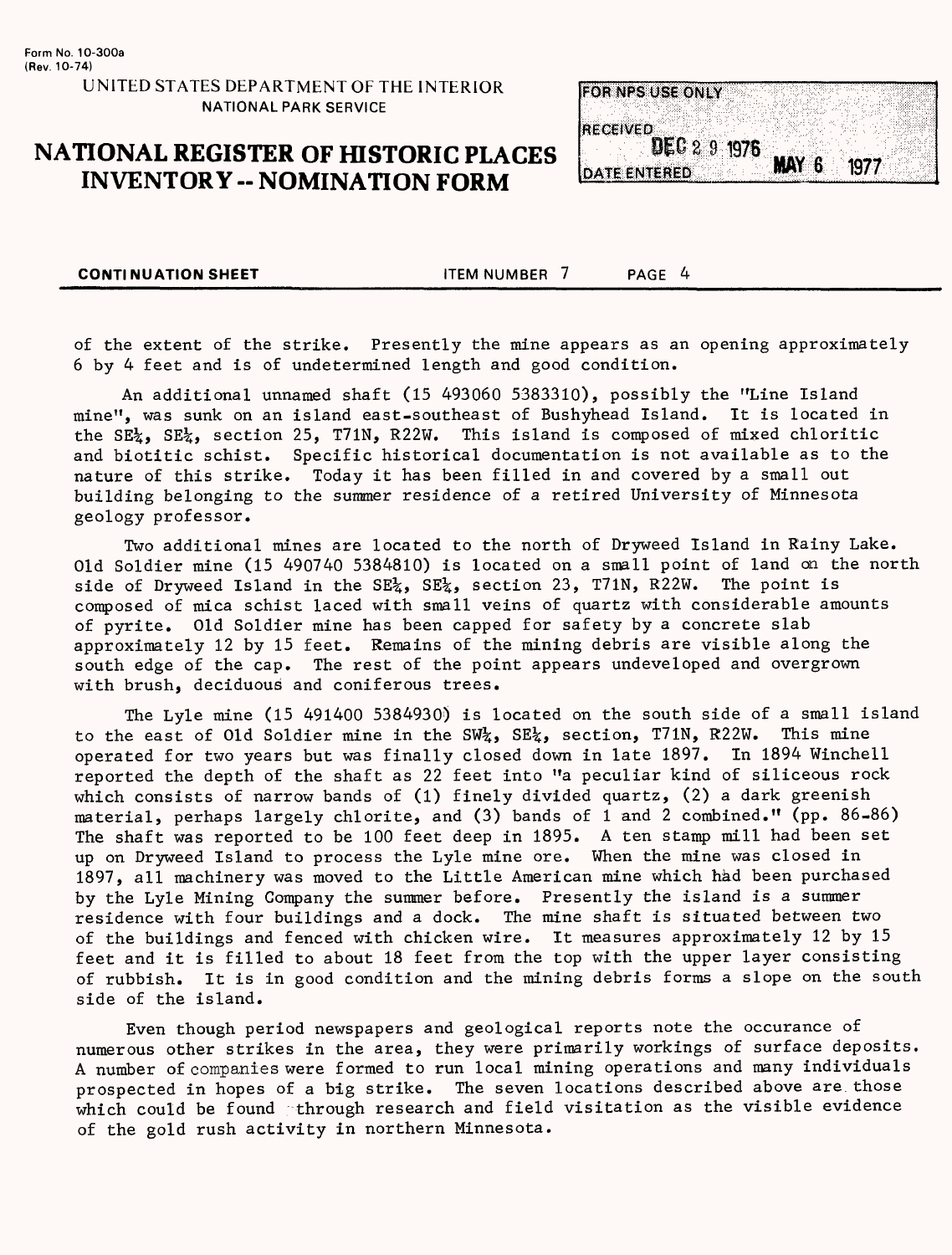#### **UNITED STATES DEPARTMENT OF THE INTERIOR NATIONAL PARK SERVICE**

### **NATIONAL REGISTER OF HISTORIC PLACES INVENTORY -- NOMINATION FORM**

|  | FOR NPS USE ONLY    |                       |              |      |  |
|--|---------------------|-----------------------|--------------|------|--|
|  |                     |                       |              |      |  |
|  |                     |                       |              |      |  |
|  |                     | RECEIVED DEC 2 9 1976 |              |      |  |
|  |                     |                       |              |      |  |
|  | <b>DATE ENTERED</b> |                       | <b>MAY 6</b> | 1977 |  |
|  |                     |                       |              |      |  |

**CONTINUATION SHEET ITEM NUMBER 9** PAGE 5

- Grout, Frank F. "Petrographic Study of Gold Prospects of Minnesota." Economic Geology. Vol. 32 (1937), pp. 56-68.
- Minnesota Geological Survey. An Evaluation of the Mineral Potential of the Proposed Voyageurs National Park. Ed. P. K. Sims. Minneapolis: University of Minnesota, 1969.

? fMarvelous Mine." Rainy Lake Journal. 18 February 1897.

- Sims, Paul K. "Mineral Deposits in Lower Precambrian Rocks." Geology of Minnesota; A Centennial Volume. Ed. P.K. Sims and G.B. Morey. St. Paul: Minnesota Geological Survey, 1972.
- Winchell, H.V. and U.S. Grant. "Preliminary Report of the Rainy Lake Gold Region." Twenty-third Annual Report of the Geological and Natural History Survey of Minnesota for the Year 1894. Ed. N.H. Winchell. Minneapolis: Harrison and Smith, 1895.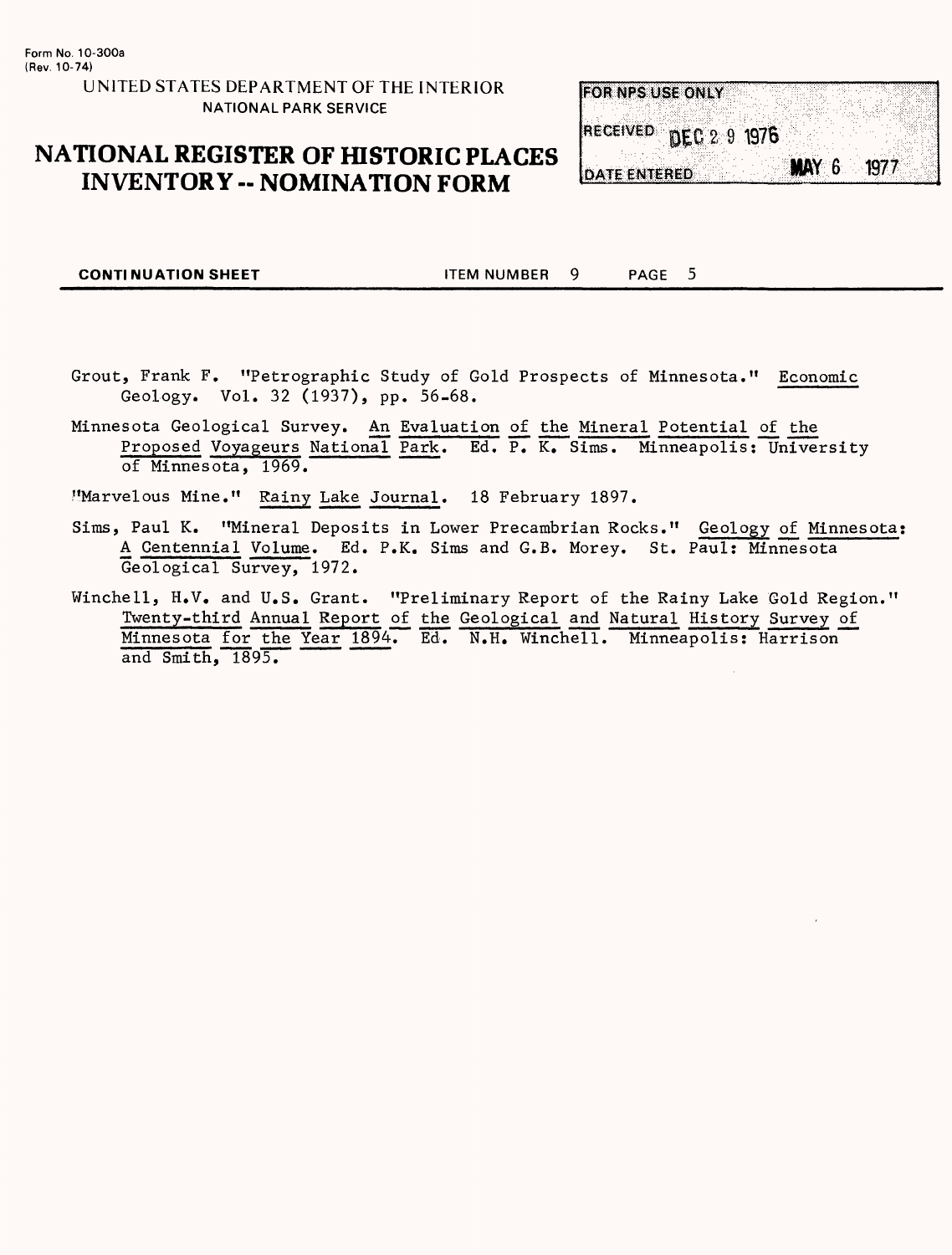$\mathbb{R}^n$  , where  $\mathbb{R}^n$ LINE HISTORIC DISTRICT KOOCHICHING COUNTY, MINUTSOFA

 $2/27/77$ 

NW%, SE%, Sec. *26,* T71N, R22W (Bushyhead Island)

*£jg •*

SW%, SW%, Sec. 27, T71N, R22W (Big American Island)

SW%, SE%, Sec. 23, T71N, R22W

SE%, SW%, Sec. 23, T71N, R22W Gov't. Lot 2, Mandan Subdiv. Lot 10

SE%, SE%, Sec. 25, T71N, R22W

NW%, NE%, Sec. 34, T71N, R22W (Kabetogama Peninsula)

Mr. Richard Fox Route 8, Box 461 *i^^* International Falls, Mn 56649

Ms. Eveline Douglas *^^*  Mt. Clemens, Michigan 48043

Mr. Norbert Goulet Box 191 Ranier, Mn 56668

Mr. Stuart Cameron III 2409 24th Street Road Greeley, Colorado 80631

Mr. John W. Gruner 986 15th Avenue SE Apt. 1 Minneapolis, Mn 55414

Mr. Ancy L. Morse 1735 Hiawatha Court NE Rochester, Mn 55901

TAX REFORM ACT

MAR 141977

Δ

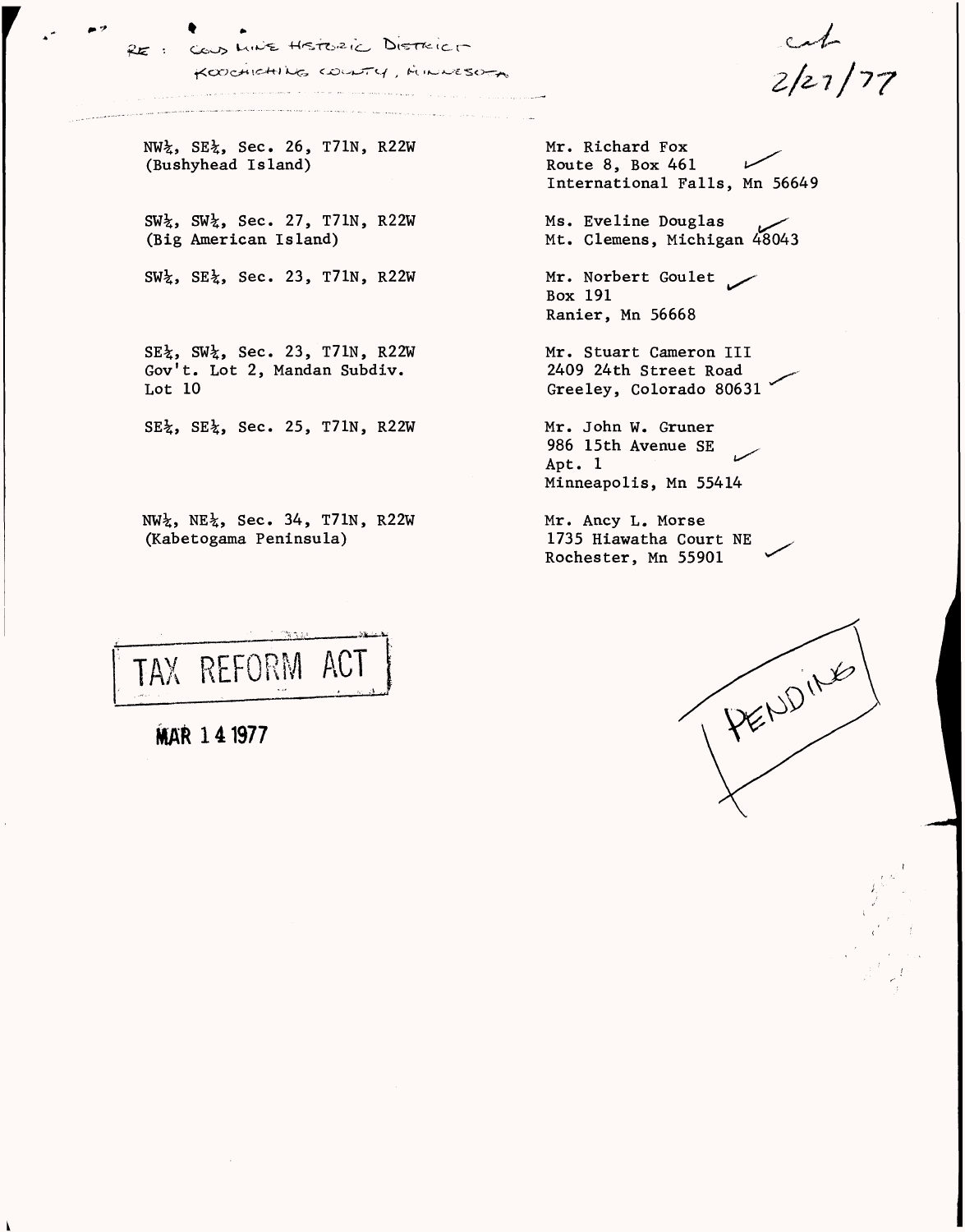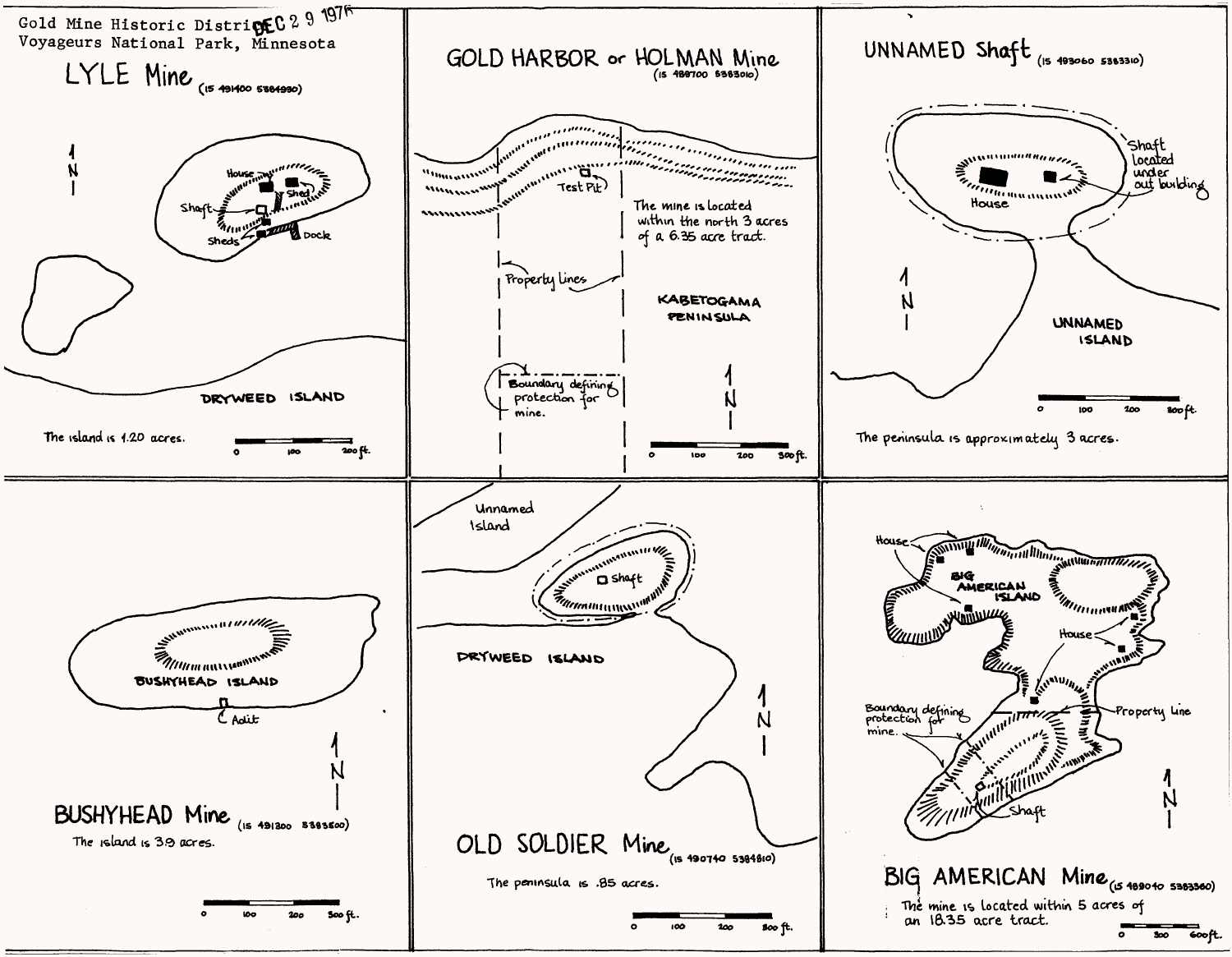**Form No. 10-301 (Rev. 10-74)**

> UNITED STATES DEPARTMENT OF THE INTERIOR NATIONAL PARK SERVICE

## **NATIONAL REGISTER OF HISTORIC PLACES PROPERTY MAP FORM**

| <b>RORUGALISTONIA</b> |                      |
|-----------------------|----------------------|
| ત્ર ત્રમદ્રા ત્ર      | DEC 2 9 1976         |
|                       |                      |
| <u>DATE ENTERED</u>   | <b>NAY 6</b><br>1977 |

#### **SEE INSTRUCTIONS IN HOW TO COMPLETE NATIONAL REGISTER FORMS TYPE ALL ENTRIES -- ENCLOSE WITH MAP**

| <b>NAME</b>                                                                                               |                                                    |                                         |                |                                    |                    |                |  |
|-----------------------------------------------------------------------------------------------------------|----------------------------------------------------|-----------------------------------------|----------------|------------------------------------|--------------------|----------------|--|
| <b>HISTORIC</b>                                                                                           | Gold Mine Historic District                        |                                         |                |                                    |                    |                |  |
| AND/OR COMMON                                                                                             | Gold Mine Historic District                        |                                         |                |                                    |                    |                |  |
| <b>LOCATION</b>                                                                                           |                                                    |                                         |                |                                    |                    |                |  |
| CITY. TOWN                                                                                                | Island View                                        | $\frac{\text{X}}{\text{X}}$ vicinity of |                | COUNTY Koochiching STATE Minnesota |                    |                |  |
| <b>MAP REFERENCE</b>                                                                                      |                                                    |                                         |                |                                    |                    |                |  |
| <b>SOURCE</b>                                                                                             | Sketch Map                                         |                                         |                |                                    |                    |                |  |
| <b>SCALE</b>                                                                                              | Various<br>$\qquad \qquad \blacksquare$<br>see map | <b>DATE</b>                             | September 1976 |                                    |                    |                |  |
| <b>REQUIREMENTS</b>                                                                                       |                                                    |                                         |                |                                    |                    |                |  |
| TO BE INCLUDED ON ALL MAPS<br><b>1. PROPERTY BOUNDARIES</b><br><b>2. NORTH ARROW</b><br>3. UTM REFERENCES |                                                    |                                         |                |                                    |                    |                |  |
|                                                                                                           |                                                    |                                         |                | GPO 892-452                        | $1N$ T:2427 $-$ 74 |                |  |
|                                                                                                           |                                                    |                                         |                |                                    |                    | $\sim$ 1<br>ĩō |  |

 $\lambda$ 

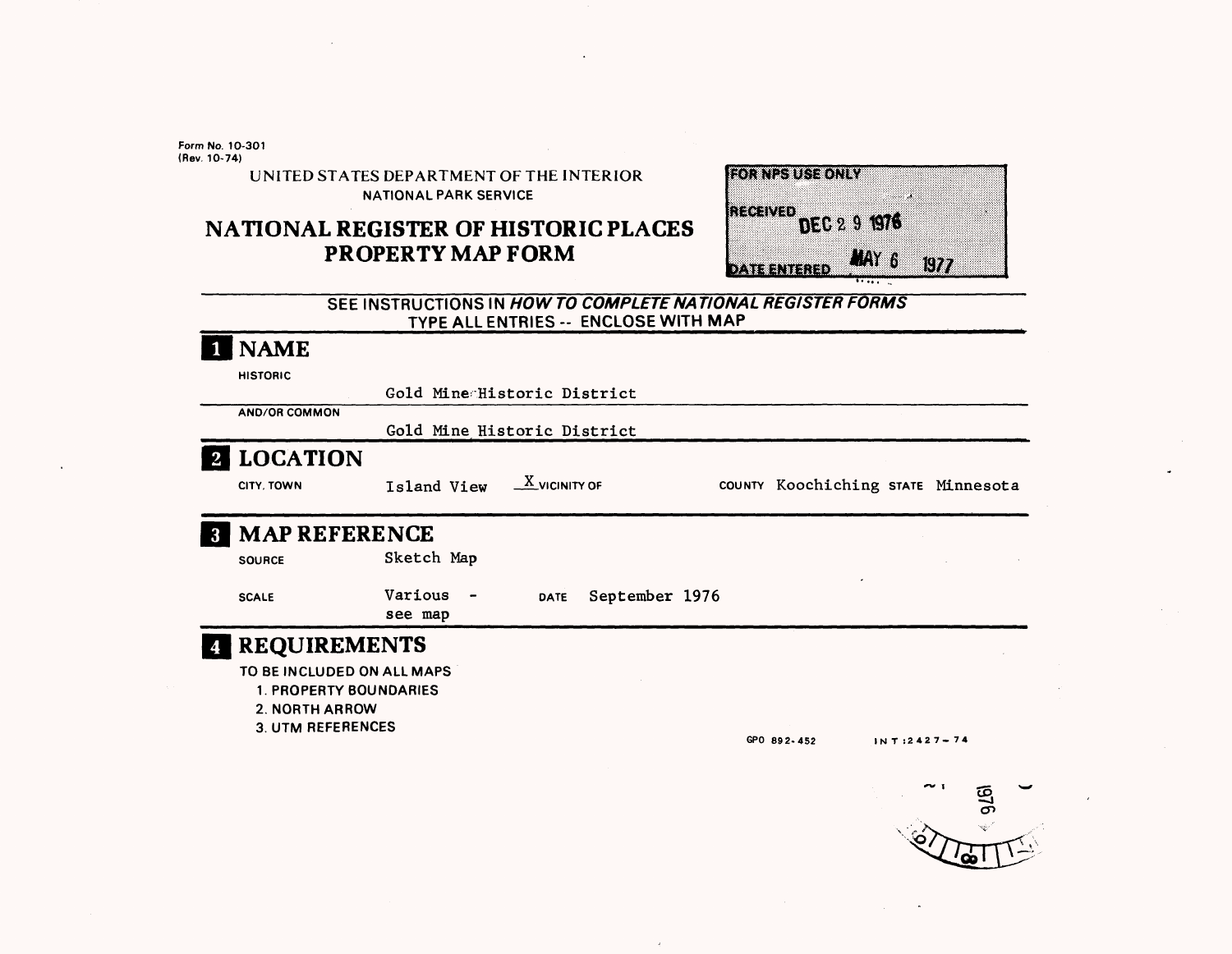

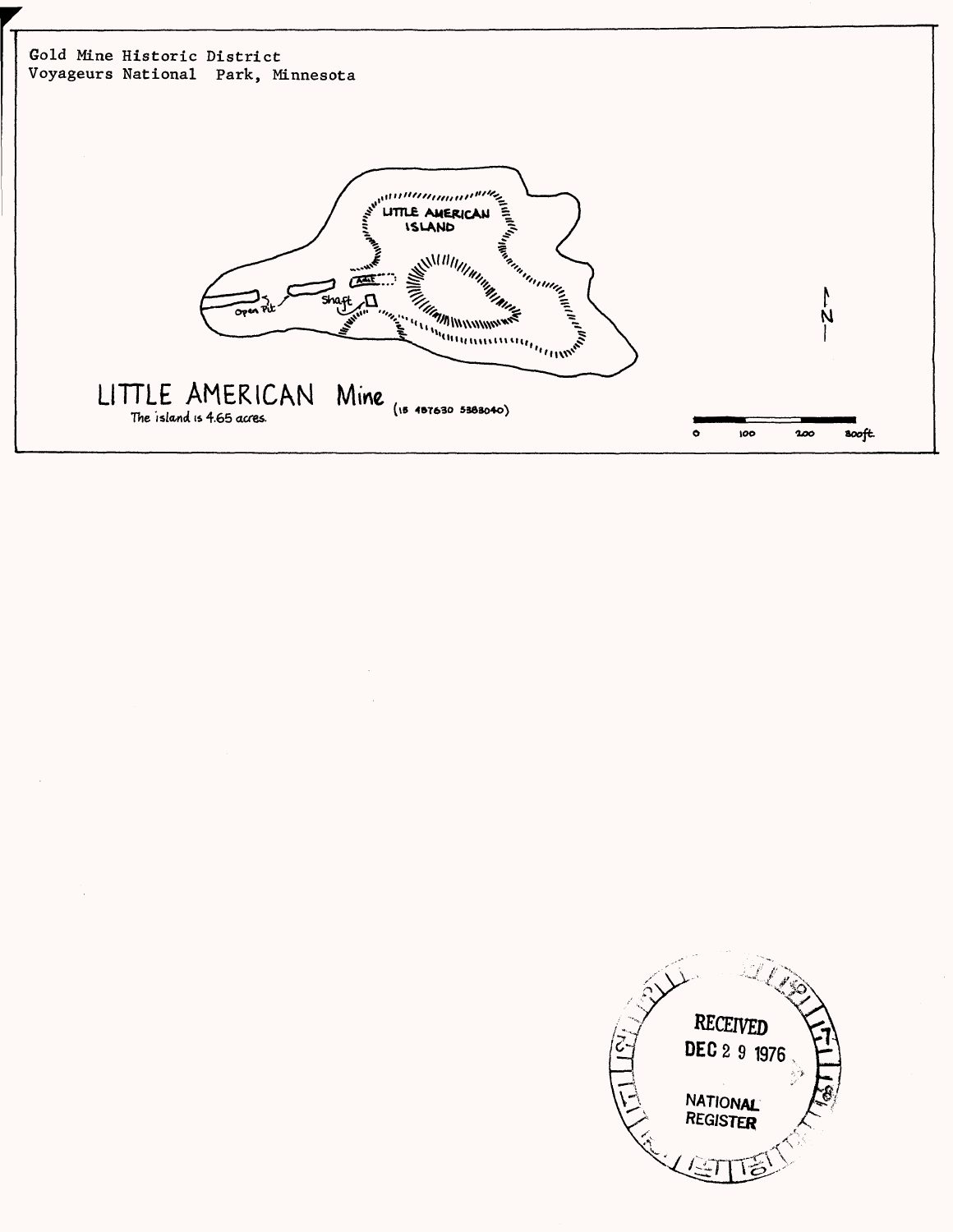**Form No. 10-301 (Rev. 10-74)**

UNITED STATES DEPARTMENT OF THE INTERIOR NATIONAL PARK SERVICE

## **NATIONAL REGISTER OF HISTORIC PLACES PROPERTY MAP FORM**

| <b>ROTALIZATIS AONIAN</b> |                     |
|---------------------------|---------------------|
| RECEIVED DEC 2 9 1976     |                     |
| owean and a               | <b>MAY 6</b><br>197 |

#### SEE INSTRUCTIONS IN **HOW TO COMPLETE NATIONAL REGISTER FORMS**  TYPE ALL ENTRIES -- ENCLOSE WITH MAP

# NAME

|                | <b>HISTORIC</b>                                                               |                                                                         |  |  |  |  |  |
|----------------|-------------------------------------------------------------------------------|-------------------------------------------------------------------------|--|--|--|--|--|
|                |                                                                               | Gold Mine Historic District                                             |  |  |  |  |  |
|                | AND/OR COMMON                                                                 |                                                                         |  |  |  |  |  |
|                |                                                                               | Gold Mine Historic District                                             |  |  |  |  |  |
| $\overline{2}$ | <b>LOCATION</b>                                                               |                                                                         |  |  |  |  |  |
|                | CITY. TOWN                                                                    | COUNTY KOOChiching<br>Island View<br>STATE Minnesota<br>$X$ VICINITY OF |  |  |  |  |  |
| $\mathbf{3}$   | <b>MAP REFERENCE</b>                                                          |                                                                         |  |  |  |  |  |
|                | <b>SOURCE</b>                                                                 | Sketch Map                                                              |  |  |  |  |  |
|                | <b>SCALE</b>                                                                  | 1:200<br>September 1976<br><b>DATE</b><br>(approximate)                 |  |  |  |  |  |
|                | <b>REQUIREMENTS</b>                                                           |                                                                         |  |  |  |  |  |
|                | TO BE INCLUDED ON ALL MAPS<br><b>1. PROPERTY BOUNDARIES</b><br>2. NORTH ARROW |                                                                         |  |  |  |  |  |

**3. UTM REFERENCES**

**GPO 892-452 INT:2 427-74**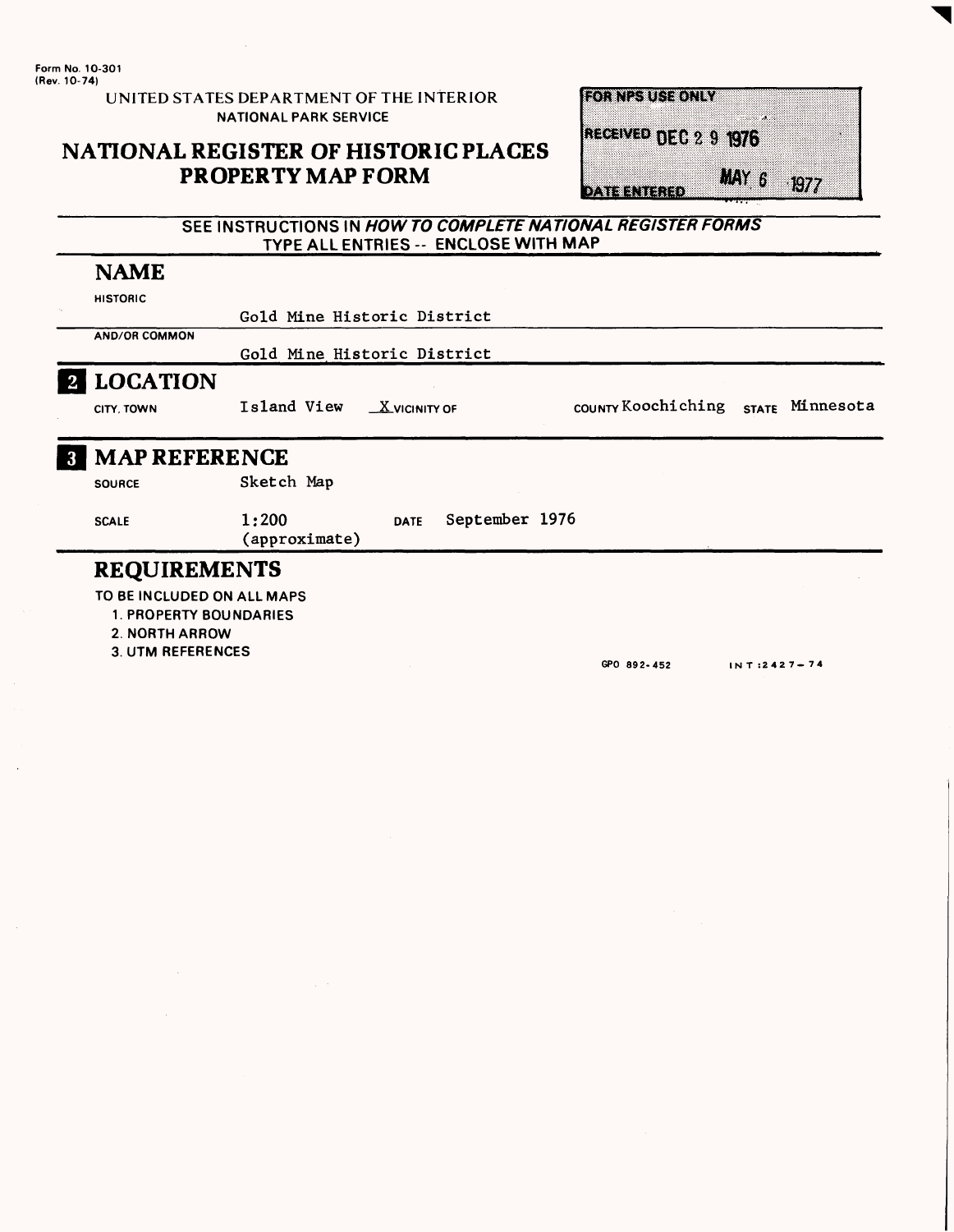**United States Department of the Interior** National Park Service

# **National Register of Historic Places Continuation Sheet**

Section number \_\_\_\_\_\_\_\_\_\_ Page \_\_

Helony Syan ADDITIONAL INFORMATION **being**  $\sqrt{\ell}$  Keeper/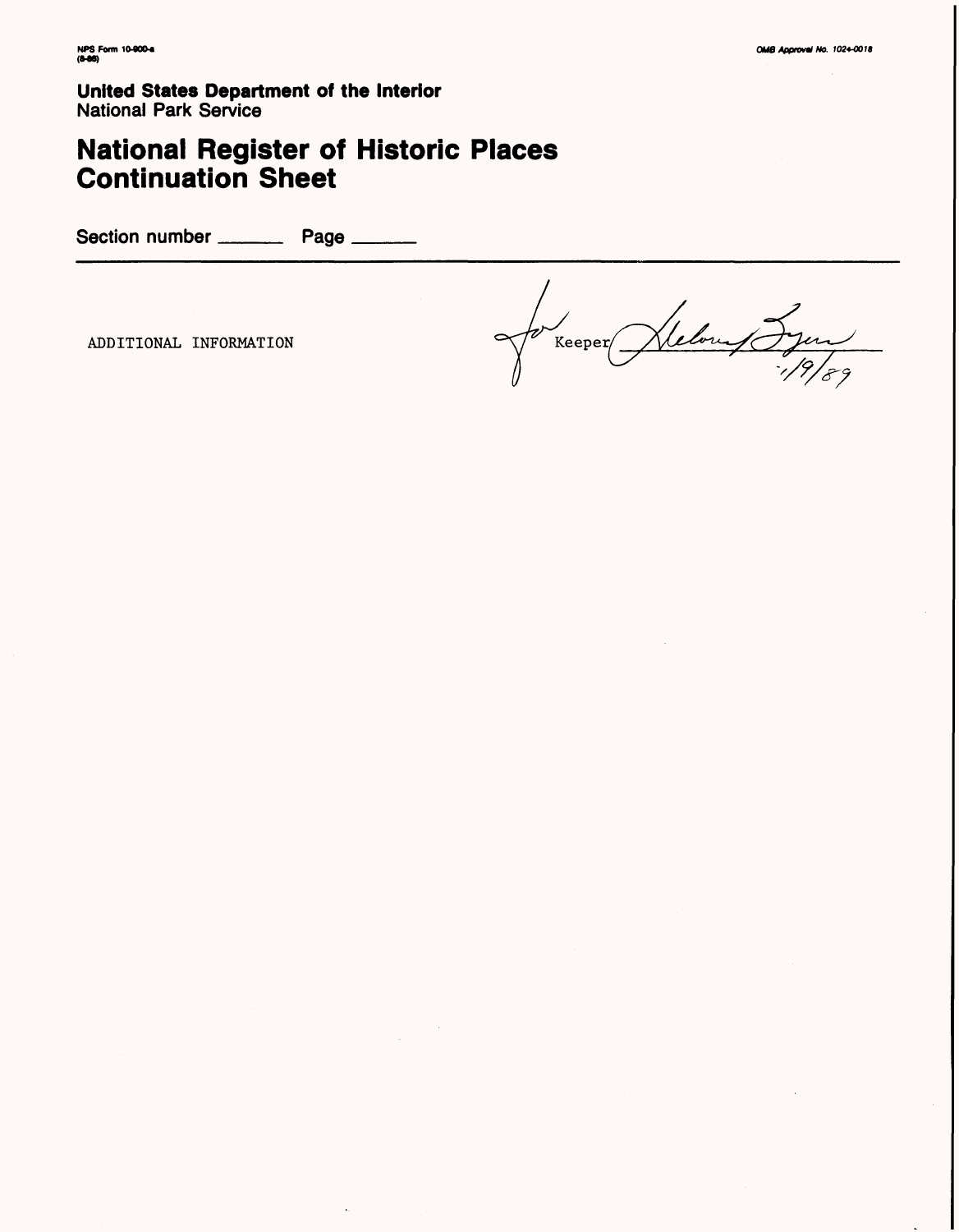**United States Department of the Interior** National Park Service

# **National Register of Historic Places Continuation Sheet**

Section number Page

**Note: These changes apply to Gold Mine Sites Historic District in Koochiching County, Minnesota.**

**REFERENCE NUMBER: 77000155**

STATE: MINNESOTA

COUNTY: Koochiching

**RESOURCE NAME (HISTORIC):**

**CITY:**

**VICINITY OP:**

**ADDRESS: off** Mn. Hwy. 11 in Voyageurs National Park

**CERTIFICATION DATE:**

**REMOVED DATE:**

**COMMENTS:**

nina M. archabal

JUN 1 7 1988

**Nina M. Archabal State Historic Preservation Officer**

**Date**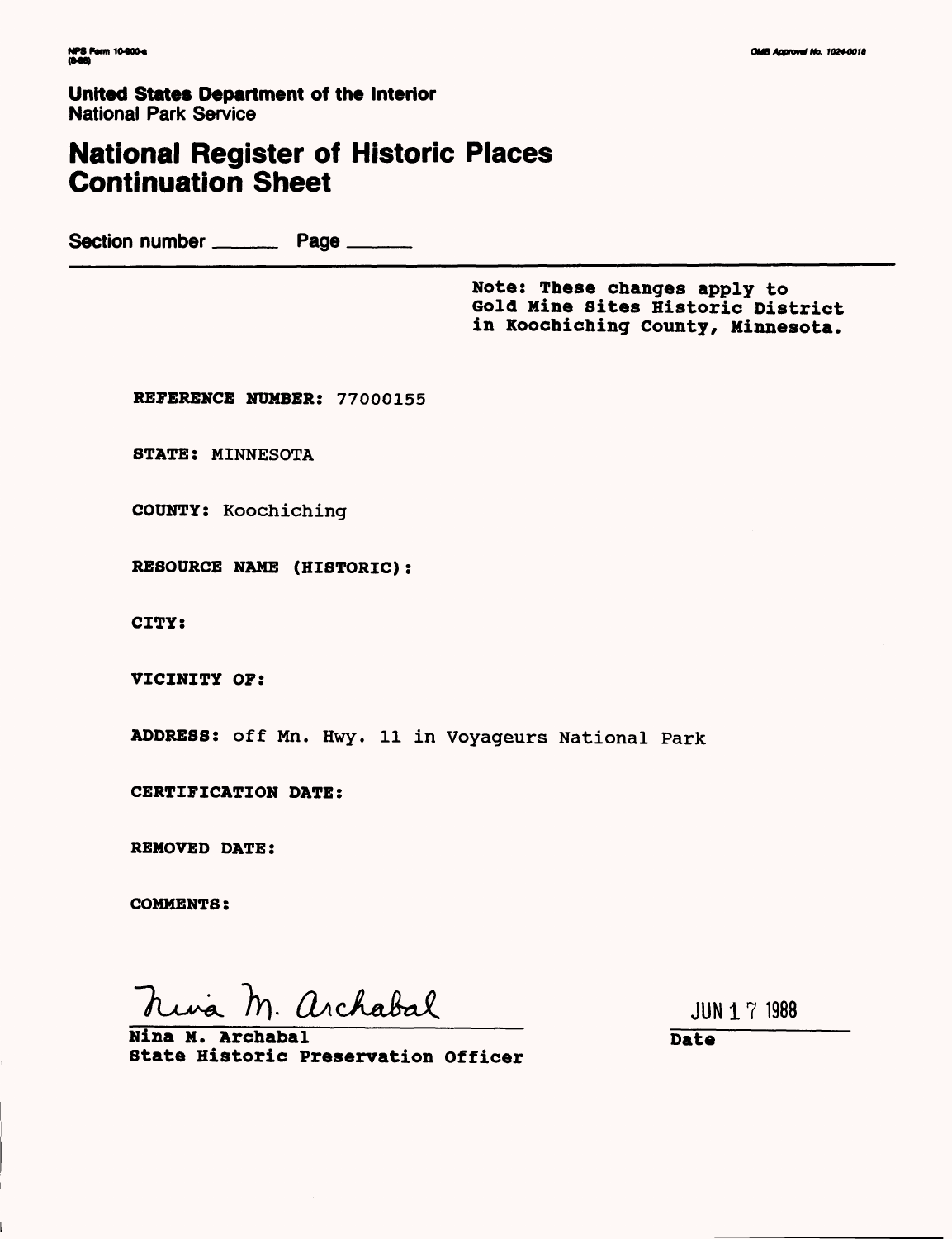#### UNITED STATES DEPARTMENT OF THE INTERIOR NATIONAL PARK SERVICE

#### NATIONAL REGISTER QF HISTORIC PLACES EVALUATION/RETURN SHEET

REQUESTED ACTION: ADDITIONAL DOCUMENTATION

PROPERTY Gold Mine Sites NAME:

MULTIPLE NAME:

STATE & COUNTY: MINNESOTA, Koochiching

DATE RECEIVED: DATE OF 16TH DAY: DATE OF WEEKLY LIST: 6/19/06 DATE OF PENDING LIST: DATE OF 45TH DAY: 8/02/06

والمستوار والمتهامة والمتوارث والمستور والمتناوب

REFERENCE NUMBER: 77000155

NOMINATOR: STATE

REASONS FOR REVIEW:

APPEAL: N DATA PROBLEM: N LANDSCAPE: N LESS THAN 50 YEARS: N OTHER: N PDIL: N PERIOD: N PROGRAM UNAPPROVED: N REQUEST: N SAMPLE: N SLR DRAFT: N NATIONAL: N N

COMMENT WAIVER: N

\_\_ACCEPT \_\_RETURN REJECT DATE

ABSTRACT/SUMMARY COMMENTS:

additional Documentation Accepted

| RECOM./CRITER   |          |  |
|-----------------|----------|--|
| <b>REVIEWER</b> | SCIPLINE |  |
| TELEPHONE       | DATE     |  |

DOCUMENTATION see attached comments Y/N see attached SLR Y/N

If a nomination is returned to the nominating authority, the nomination is no longer under consideration by the NPS.